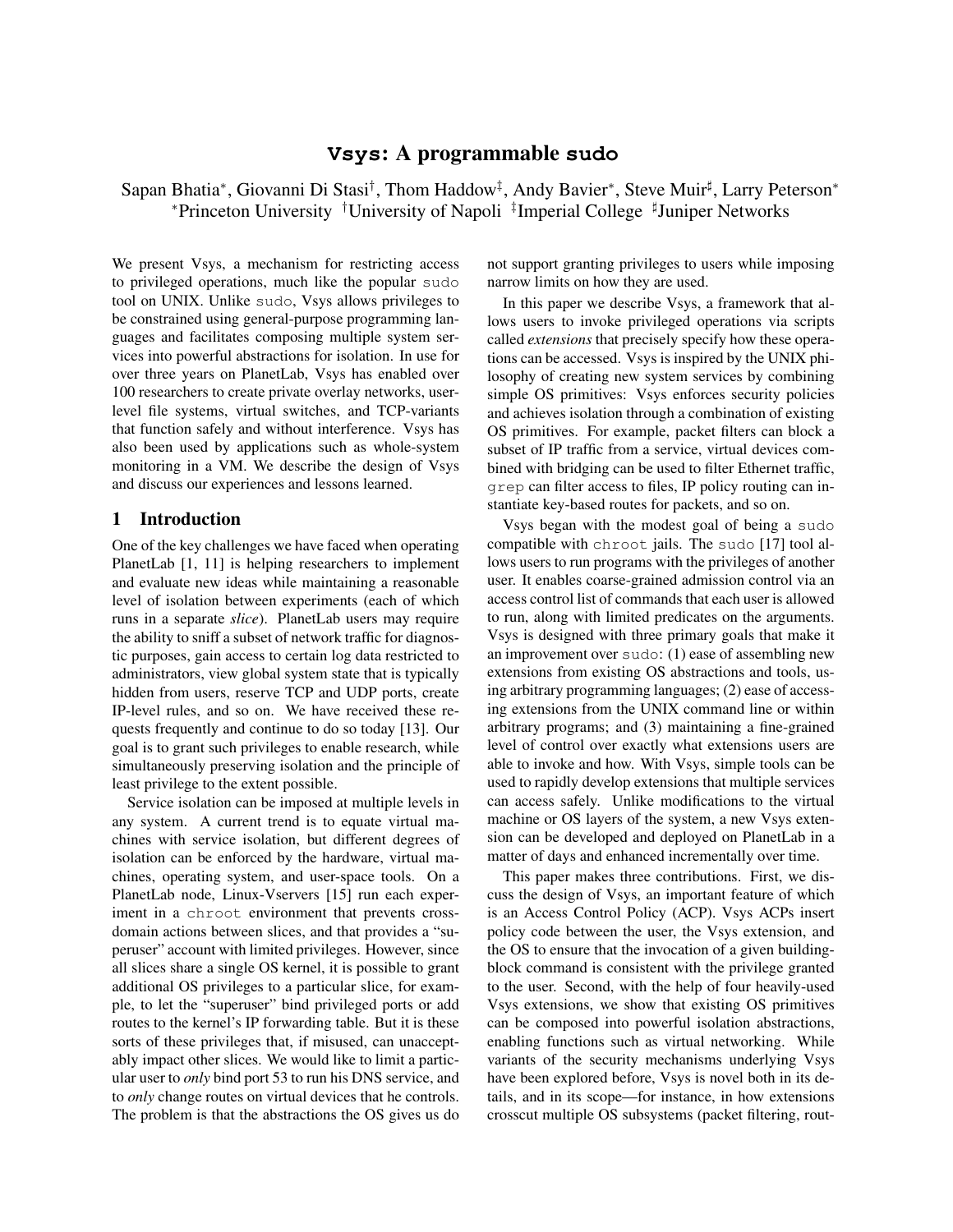ing, sockets, file systems, etc.). Furthermore, Vsys has been used on a large scale for several years. Finally, we describe our experiences with Vsys and draw some lessons on creating new abstractions and fostering an active user community. We hope that these lessons and experiences will be helpful to designers of systems services and frameworks.

### 2 User View

In this section we describe Vsys from the standpoint of how extensions are added and invoked. In the next section we explain how Vsys works.



Figure 1: Basic use of Vsys

Figure 1 illustrates the basic operation of Vsys. Vsys extensions are executable scripts placed in a *backend* directory. Vsys monitors the backend directory and detects when new extensions are copied in. For each extension in the backend directory, Vsys also expects a corresponding ACL of the *contexts* authorized to use the extension. A context is just a system identifier like a slice or user ID. Vsys then creates special files (a pair of FIFO pipes or a UNIX domain socket) in the *frontend* directories for contexts listed on the extension's ACL. Each pair of FIFOs (for extensions with text input and output) or UNIX domain socket (for passing arbitrary data types) in a frontend directory maps to a specific extension in the backend directory.

Vsys requires that the special files it creates can only be read and written by contexts authorized to access the Vsys extension. In the chroot environment used on PlanetLab, each frontend directory is only visible within one slice's filesystem and so access to the FIFOs or socket is limited to the slice's users. On a standard UNIX system, the frontend could be any directory (e.g., a subdirectory of the user's HOME directory), and file system permissions limit access to a specific user.

In order to use an extension, a user simply opens the FIFO pipes or connects to the UNIX socket bearing the name of the extension and writes some arguments to it (e.g., to use a Vsys extension named sliceip, the user opens FIFOs called /vsys/sliceip.in and /vsys/sliceip.out). Vsys reads the arguments, runs the appropriate executable script on these arguments with sufficient privileges, and returns the output to the user through the pipe or socket.

# 3 Vsys Design

Vsys is intended to dispatch requests from nonprivileged users to privileged extensions in a controlled manner. While there could be many approaches to implementing this functionality, we started with three design requirements. First, the Vsys framework should leverage existing UNIX primitives where possible. The philosophy of reusing OS building blocks when creating services inspired us to create Vsys; the Vsys design should also follow this philosophy. Second, users should be able to invoke Vsys using native operations on UNIX and on the command line, rather than via a new API or protocol. Third, one needed to be able to develop Vsys extensions using native code in any programming language. Our goal was to bundle Vsys as close to the OS as possible, not tying it with proprietary libraries, and to encourage users and administrators to contribute extensions by letting them program in their preferred programming environment.

These requirements led us to model our interface after the *everything-is-a-file* idiom as in Plan9 [12]. Users see Vsys extensions as special files in a */vsys* directory, and the Vsys daemon dispatches events back and forth between these special files and processes running extensions. The files that users interact with can be FIFO pipes or UNIX domain sockets. While the former are convenient to use, the latter support sending and receiving objects such as file and socket descriptors.

Vsys extensions are associated with access control policies (ACPs). An ACP is a program that defines a filter on the arguments passed to an operation, admitting a caller into the guarded operation only if the combination of the arguments and the current calling context is allowed by its policy. Each privileged operation wrapped by a Vsys extension is associated with two ACPs: an *invocation ACP* and a *syscall ACP*. The invocation ACP is run before the Vsys extension is executed and filters the arguments passed to the extension. The syscall ACP is triggered every time the extension makes a system call.

Figure 2 provides an overview of how Vsys works. Referring to the circled numbers:

1. A client process writes arguments into the input FIFO or UNIX domain socket corresponding to a particular Vsys extension. Vsys leverages UNIX file permissions and chroot to limit access to the FIFO or socket to a particular context (e.g., to a UID or a PlanetLab slice).

2. The Vsys daemon reads the arguments from the input FIFO or socket and looks up the corresponding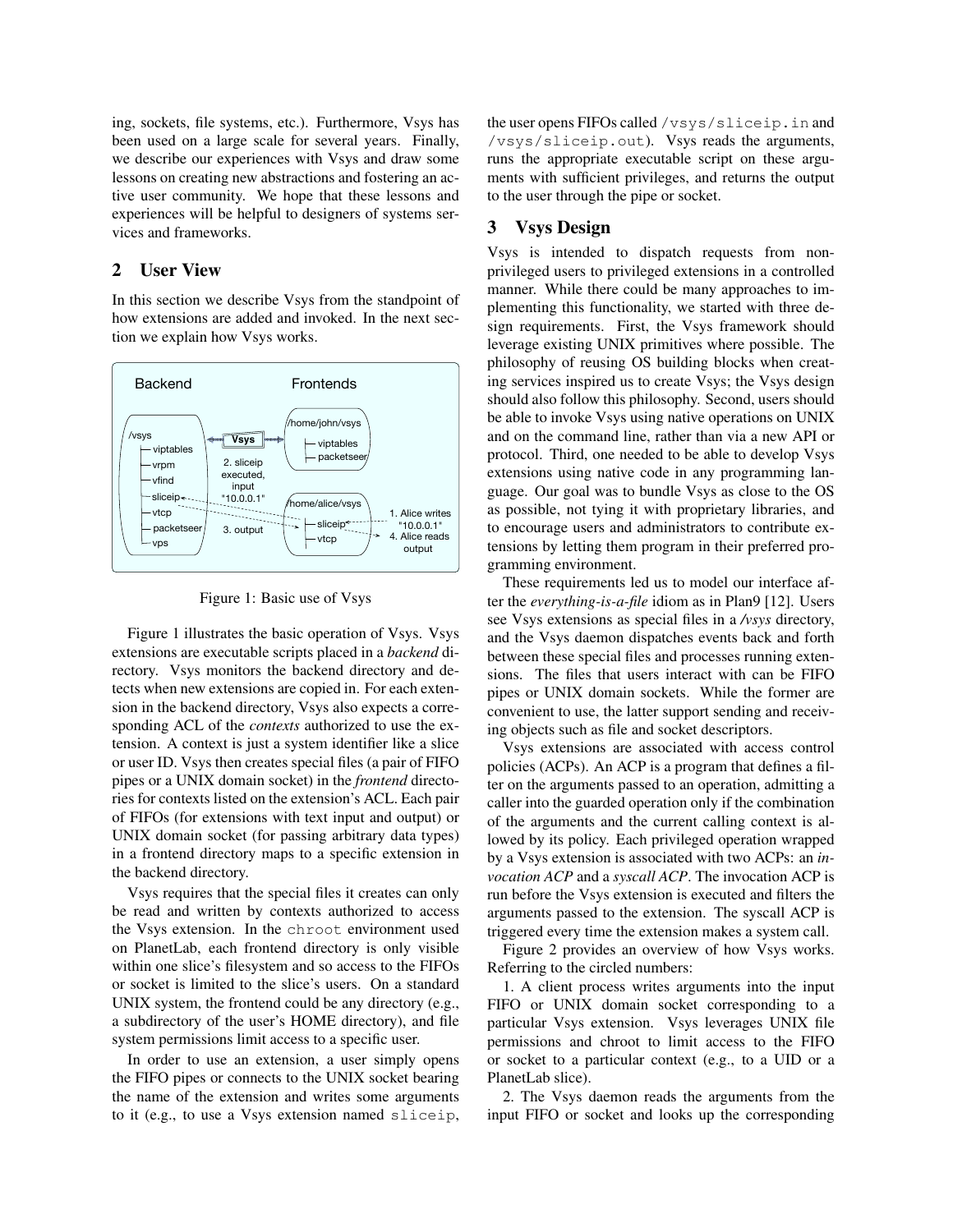

Figure 2: Vsys control flow

context. It passes the context ID and the arguments to the extension's invocation ACP. The invocation ACP runs and returns either success or failure.

3. If the invocation ACP returns success, the Vsys daemon executes the appropriate extension, passing in the original arguments and the calling context.

4. Vsys uses UNIX's ptrace facility to intercept system calls made by the extension. For each system call, Vsys executes the corresponding syscall ACP to allow or deny the call. This enables Vsys to limit the extension to touching specific resources (e.g., only opening certain ports).

5. Vsys writes output from the extension to the output FIFO or UNIX domain socket, from which it can be read by the client process.

Just like Vsys extensions themselves, ACPs are executables written in arbitrary programming languages. Sticking to our belief in re-using existing tools, we did not invent a new language to implement ACPs. In most cases, policies can be encoded with the help of regular expressions. Alternatively, lexing and parsing libraries such as GNU lex and yacc may also be used.

The design of Vsys relies on our assumed threat model: that extension developers are trusted, even though end users are not. On PlanetLab, all Vsys extensions are vetted by an administrator before they are deployed. We believe that the Vsys design provides a reasonable amount of security against the threat of malicious users. The Vsys daemon is simple and does little more than read and write FIFOs and execute processes. It is written in Ocaml [21], a type-safe functional language that adds robustness to this simplicity. The boundary between end users and Vsys extensions is stringent and cannot be circumvented as Vsys extensions run in a separate process address space. Extensions themselves are controlled using ptrace, which is a weak security mechanism [5]. However, security at that layer focuses on narrowing the interface to system calls that may be called with tainted data—i.e., inputs from an end user. It does not protect against malicious extension developers. Finally, we expect Vsys extensions to follow good coding practices by checking user-provided data and composing provably correct inputs to sensitive operations, as opposed to passing such tainted data directly or a transformed version of it.

## 4 Vsys Extension Library

An active user community has contributed a number of powerful extensions to Vsys over the years. This section presents several extensions that have been deployed and used on PlanetLab.

# 4.1 sliceip

sliceip enables users to create service-specific route tables. It is invoked with the same syntax as the ip command that creates and manages routes on Linux.

sliceip implements isolation through IP policy routing, a mechanism that extends the definition of the hash key used in routing to include fields other than the destination IP address. sliceip uses a *packet tag*, which associates packets with the sending or receiving user, as part of this route key. Thus, even when two users define separate routes to a single destination address, the tag determines whether a packet should take the route defined by the first user, the second user, or whether it should take the default route. There are many ways to set this packet tag to associate packets with users. The easiest way is to use the intermediate step of a network interface. The pl\_tuntap extension discussed below lets users create and manage isolated virtual interfaces. Since local packets hold a record of the interface that emitted them, the name or ID of this interface can be used as the packet tag to identify the user.

Combined with pl\_tuntap, sliceip enables users to create virtual overlay networks—one problem that the Linux community tackled by implementing the netns module for the Linux kernel. In contrast to netns which took over four years to develop and is still under active development, the deployment timeline for sliceip was of the order of months.

## 4.2 fusemount

FUSE [10] is a Linux-based framework for implementing and managing filesystems in userspace. A new filesystem can be developed by implementing standard filesystem operations such as directory and file lookups,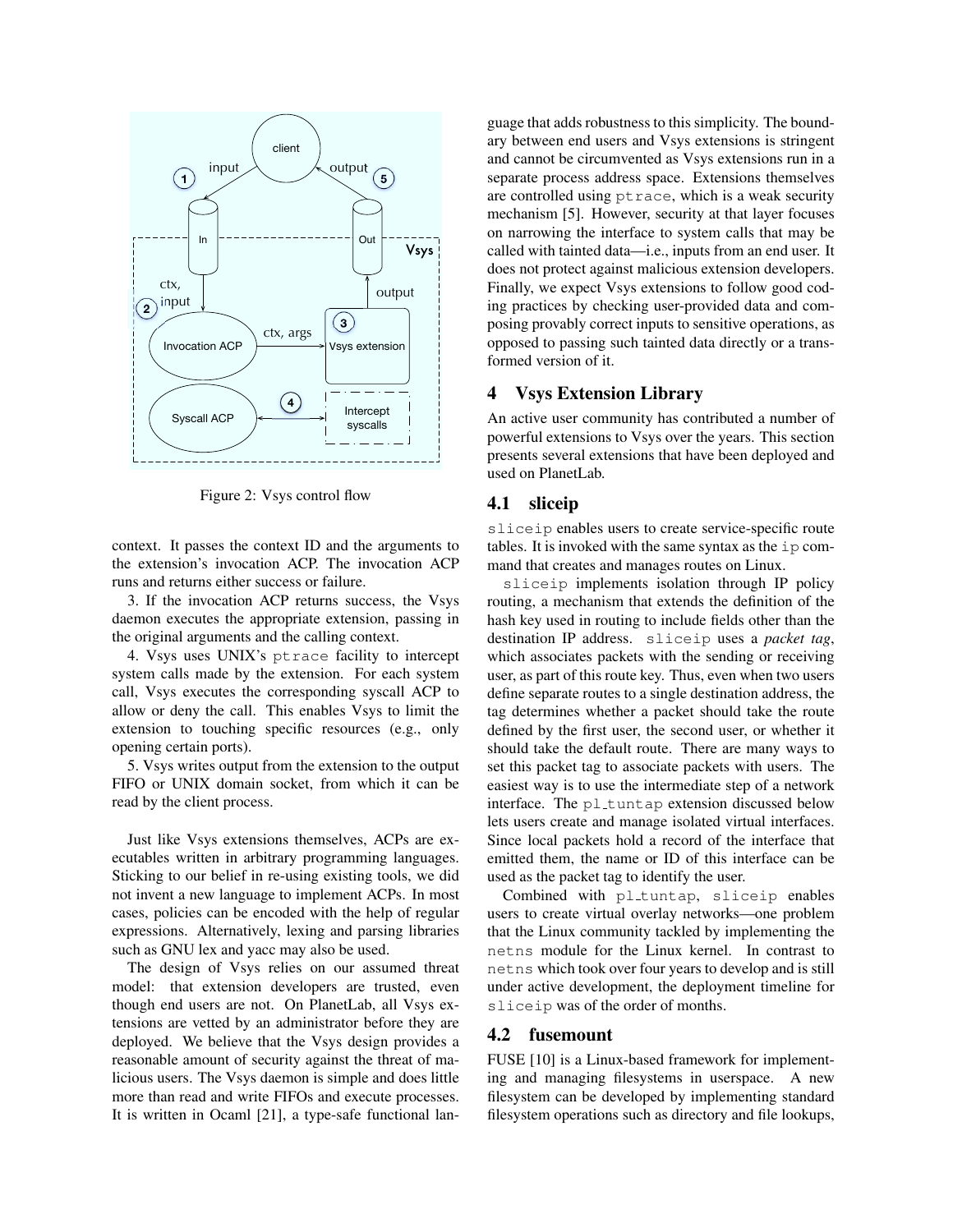and exporting these operations via the FUSE userspace library. An in-kernel component implemented as a kernel module and the FUSE library communicate via a file descriptor obtained by opening a special character device (/dev/fuse). The obtained file descriptor is subsequently passed to the mount system call, to match up the descriptor with the mounted filesystem.

FUSE facilitated the development and deployment of the WheelFS [16] wide-area distributed filesystem on PlanetLab. WheelFS is implemented as a FUSE module that can be instantiated by PlanetLab users via Vsys. The authors of this work have made it possible for PlanetLab users to create their own shared filesystem as well as share it with other users [20].

Unlike sliceip, the fusemount extension is accessed via a UNIX domain socket. The caller (i.e., the user creating the filesystem) first obtains a file descriptor and uses it to populate a virtual filesystem via FUSE. Since at this point the filesystem has not been mounted, the operation of obtaining and using the file descriptor is safe. Next, the user connects to fusemount by opening the corresponding UNIX domain socket, and passes the aforementioned file descriptor over this connection. fusemount then performs the mount operation via the received file descriptor and passes the file descriptor back to the caller. The ensures the restrictions of the mount operation, such as by making sure that the mount point is owned by the caller.

#### 4.3 socketops

socketops is a collection of extensions that lets users create privileged sockets for operating large TCP or UDP buffers, viewing low-level packet headers, etc. Rather than granting coarse-grained administrative access to the network as facilitated by the CAP NET ADMIN capability on Linux, Vsys allows users to access these operations selectively. Similar to fusemount, all of the above operations are accessed via UNIX domain sockets. Callers open the domain socket corresponding to the desired extension and pass parameters, such as a buffer size for bmsocket. The Vsys extension then returns a socket descriptor with the requested properties, and can be used by the caller independent of Vsys.

#### 4.4 vtuntap

vtuntap lets users create and manage virtual devices without giving them administrative access to the network. This extension is a wrapper around *tun/tap*, a popular virtual point-to-point network device on Linux. On Linux, the tun/tap device is used via a file descriptor obtained by opening a special character device (/dev/tun). The file opening operation causes the tun/tap kernel module to create a new network interface. The device can then be configured using tools such as *if-* *config*. Once configured, the kernel serializes all packets sent to the device as a raw stream of packet data to the aforementioned file descriptor, and receives data written to the file descriptor as packets on the device.

vtuntap arbitrates both steps in this operation via two extensions. The  $pl$ -tuntap extension uses the UNIX socket interface to create the tun/tap file descriptor and send it to the caller. In addition, the  $\forall$ if up extension lets users configure devices with parameters such as the MTU, transmit queue length and the IP address. vif up is a wrapper around the ifconfig command and takes the same set of parameters. Through an ACP, Vsys verifies that the user is restricted to a set of allowed IP addresses and other authorized parameters.



Figure 3: The vtuntap extension

Figure 3 shows how a user can combine vtuntap with sliceip to create an overlay topology. The user first calls vtuntap to create a new network interface, tag it an ID field unique to the user, and restrict the traffic to that interface. This configures the overlay's data plane. Then sliceip can add and remove routes on the control plane of the overlay.

#### 5 Experiences and Lessons

This section articulates some of our experiences building Vsys and the conclusions to which they have led us.

Creating new OS abstractions is hard. The goal of the VINI project was to build a new testbed, using PlanetLab software, that would combine isolated virtual network topologies and PlanetLab slices [2]. At the start of the project, we considered two alternatives. The first was building virtual topologies using existing Linux networking primitives (e.g., IP policy routing) and userspace tools. We initially developed Vsys to explore this space. The second alternative was to leverage Linux network namespaces (netns), a new abstraction for the Linux kernel intended specifically for isolating the network subsystem. Over a summer we developed an initial prototype using netns that satisfied the requirements of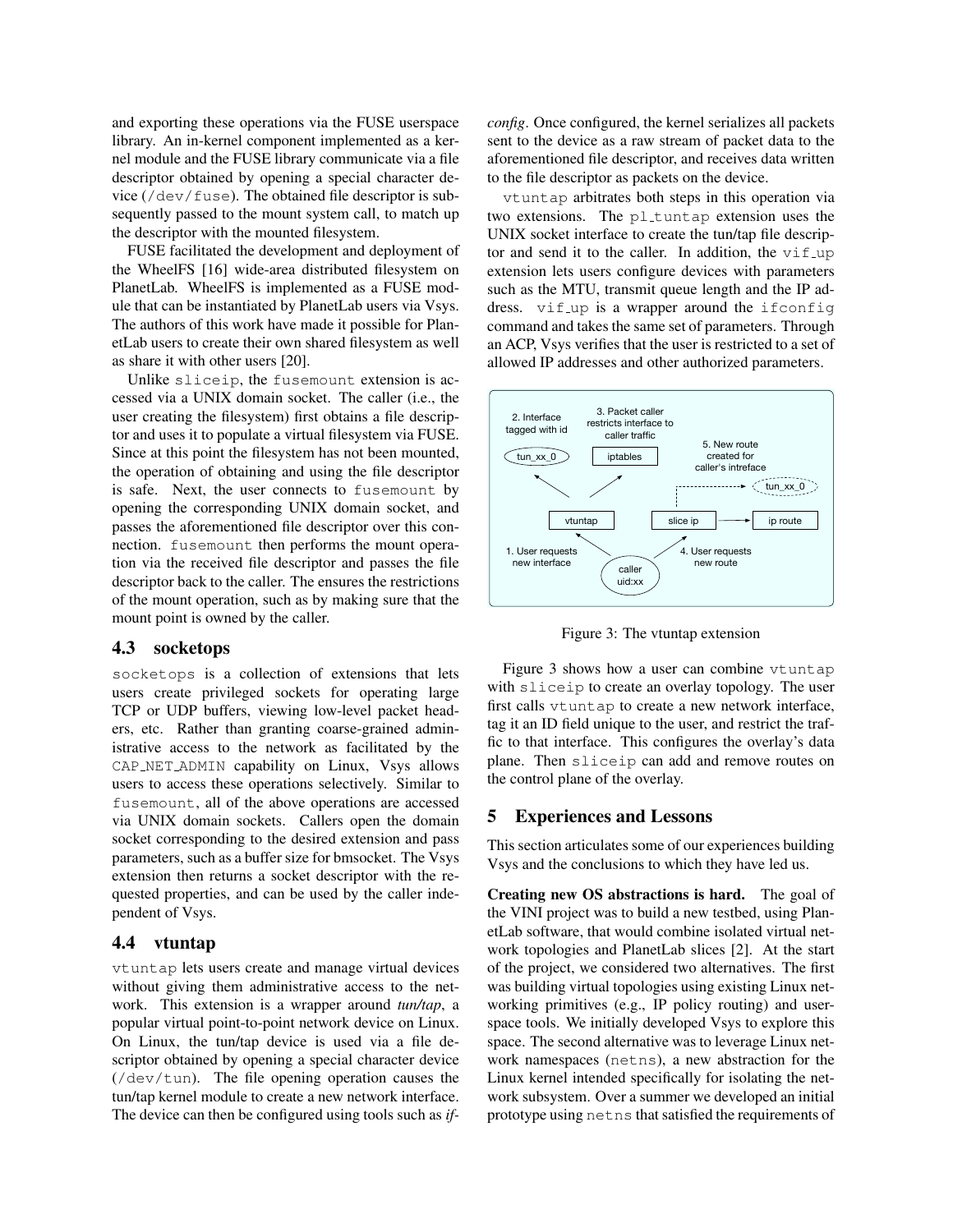VINI and deployed it on the public VINI testbed [3].

Our subsequent experiences with netns were less positive. On the VINI testbed, incremental improvement of our netns-based prototype as well as bug fixes to netns continued for about two years. By this point the Vsys-based approach for building virtual topologies, which we had deployed on PlanetLab, was mature and had been used extensively by researchers. Most of the issues we encountered on VINI involved interactions between netns and other modules. For example, Planet-Lab and VINI use Linux-Vserver to assign IP addresses to network slices, but netns would hide network devices from Vservers. The tools associated with netns unexpectedly also added filesystem and namespace isolation to processes when only network isolation was requested. Upon modifying the tools, we realized that there were dependencies between these isolations that required further kernel modifications. Such problems were hard to diagnose because of the lack of debugging tools for the new abstractions.

The lesson is that the continued predominance of old abstractions (e.g., pipes, file descriptors, and sockets) is no coincidence. Since fundamental OS abstractions are global and can affect all modules and processes in the system, changes cause side effects that are very hard to predict, especially when these side effects cut across modules. Had we foreseen our problems with netns, we would probably have focused our efforts on the Vsys approach from the start.

Flexibility drives innovation in development. Though we invite the PlanetLab user community to contribute code, we receive few contributions. Vsys extensions have been the exception to this rule: all but one Vsys extension were submitted by developers other than the authors of the Vsys framework. Vsys is a success story in our efforts to engage PlanetLab users in helping to develop the platform. This success is all the more surprising given that such user contributions are unusual for security mechanisms.

We attribute this to the use of standard abstractions and the ability to use the programming language of one's choice. In Vsys, an extension is an executable script to which inputs are passed explicitly as arguments and via standard input. This explicit and simple data flow adds developer confidence to the reliability of a script and enables him or her to develop scripts on a standard installation of Linux even if it does not run the PlanetLab environment. The ability to use any programming language also helps contributors reuse their existing code, regardless of the language it is written in.

The lesson is that even security mechanisms can attract external developers if you provide a flexible and easy-to-learn development environment. In our experience, skilled developers also have very strong tastes for using specific programming tools and standard environments, which it helps to support.

Reusing standard abstractions simplifies interfaces between components. Despite having been developed independently by over a dozen individuals, many of PlanetLab's Vsys scripts depend on one another. For instance, the fd\_tuntap and reserve\_eth scripts allocate network endpoints for users, and vifconfig configures the parameters of these devices and sets up routes and network address translations. Similarly, sliceip sets up tunnels and makeswitch connects the interfaces to virtual OpenFlow switches. The lesson is that the use of standard primitives—files, file descriptors, pipes, directories, network interfaces, packet filtering rules, network routes, and sockets—simplifies interfaces and facilitates program reuse.

# 6 Related Work

There is a great deal of work related to Vsys; we will focus on UNIX-centric mechanisms based on processes and other standard OS primitives. Vsys is similar to existing sandboxing tools [17, 6, 7, 5, 19, 4] but is novel in both details and scope. Furthermore, unlike those systems, Vsys has been deployed and used at scale for several years. In the process it has attracted numerous contributions from an active user community, validating our design goal of flexibility through the use of grassroots abstractions.

Vsys is similar to the interposition agents introduced by Jones [9] to insert policy between privileged operations and untrusted user code. Jones implemented a library of object-oriented abstractions that could be used to intercept system calls and modify their behavior, such as by tracing them or filtering their arguments. Vsys divides policy code between extensions and ACPs. Thus rather than one, there are two interposition sites, the first between calling clients and the underlying OS (i.e. the extensions themselves), and the second between the extensions and the underlying OS (i.e. the syscall ACPs).

SLIC [6], Janus [7] and Ostia [5] are sandboxing frameworks that use system call filtering and delegation to grant untrusted processes access to system resources. In Vsys, isolation is implemented in the form of Vsys extensions, which compose multiple system abstractions such as file descriptors, sockets and packet filtering rules. Like Janus, Vsys uses system call filtering with the help of ptrace to reinforce the limitations that the extension developer places on clients. Ostia uses system call delegation to protect against time-of-check-totime-of-use bugs. The delegation mechanism executes the system call on the client's behalf immediately after authenticating it, eliminating the window of opportunity for attackers. The Vsys design assumes that extension developers are not malicious and so such mechanisms